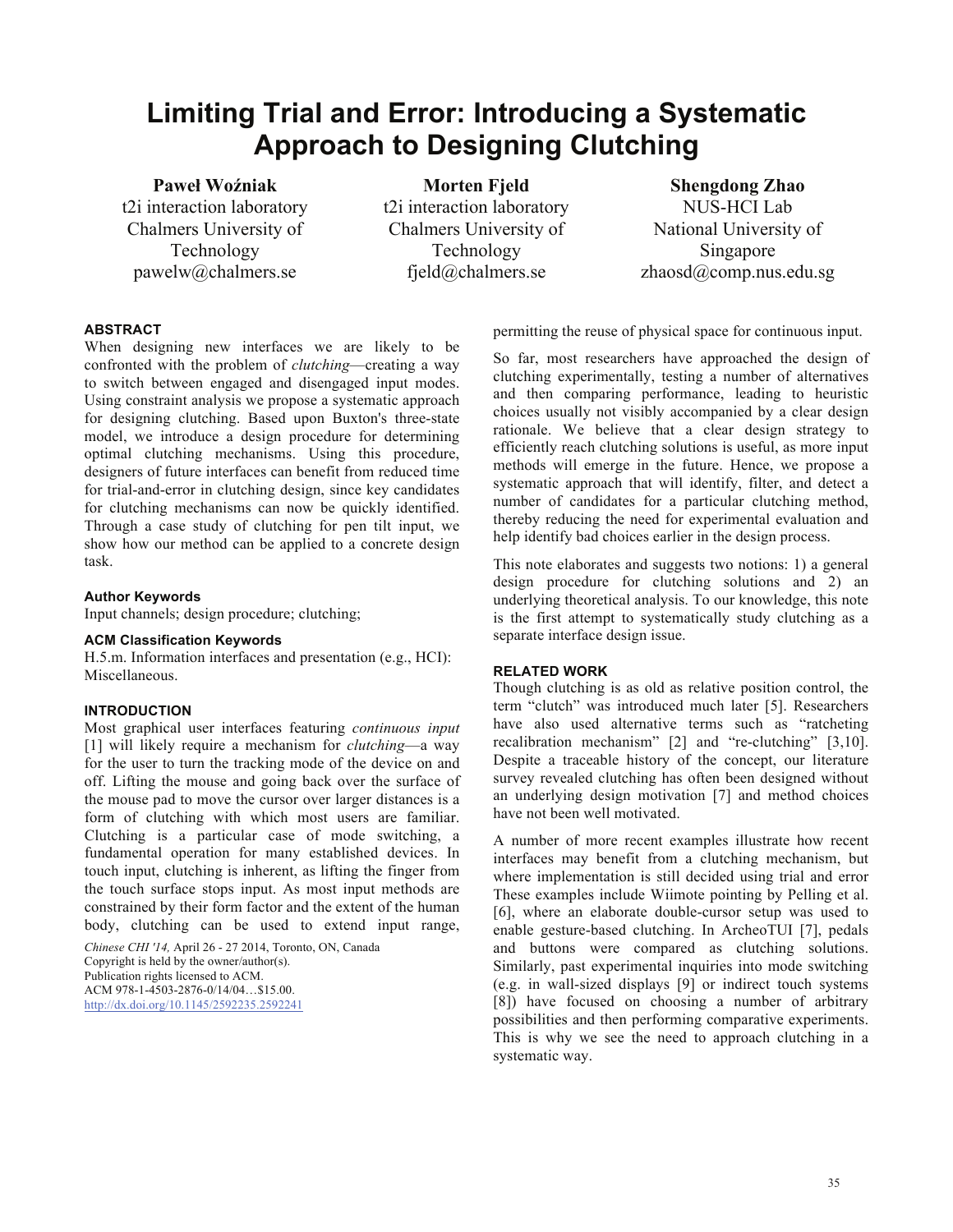## **DESIGN CONSIDERATIONS FOR CLUTCHING**

Firstly, clutching only concerns a subset of user interfaces—tasks featuring continuous position control [1]. Limiting the scope of our inquiry to continuous input is quite self-explanatory—binary (non-continuous) tasks can be performed more effectively without movement [4]. The other constraints illustrate the raison d'être of clutching position control is preferred to rate control, offering a high degree of perceived usability [11]. However, this comes at the price of designing ways for users to reuse physical space and split movements into sub-movements. To enable this, the system should support repeating the same movements in the same space. Think of scrolling a long list with a mouse—you are sure to traverse your mouse pad several times before the end of the list. For the purposes of this note, we define clutching as: "The momentary recalibration of the device required to extend input range beyond the physical input space".

In order to establish a way to think about and discuss clutching, we propose a four-stage diagram explaining the phenomenon (Figure 1). This can serve as an aid in the proposed design procedure, marking out the key elements of clutching. The state diagram we propose is based on a state transition diagram heavily inspired by Buxton's three states [1]—which is general and powerful enough to be applied to nearly all kinds of interfaces.



## **Figure 1: An adapted version of Buxton's three state model for continous input interfaces offers a statetransition diagram providing a better understanding of clutching where (1) and (3) are states, (2) and (4) are transitions.**

The proposed approach helps us to conceptualise clutching tasks as sequences of operations, and to understand the relationships between those operations. It is essential to realise that input tasks consist of all four stages in a sequence (1, 2, 3, and 4). Furthermore, there is a complementary relationship between the states: the design of stage 1 always affects the design of stage 3, and the design of stage 2 always affects the design of stage 4. Operations in these pairs must always revert the effects of their counterparts and this affects their design by requiring reversible metaphors.

Clutching design needs to consider the following three constraints:

- *C1. Human constraints*: the limitations on our body's physical movements and of our perceptual capabilities must be taken into account (e.g. reach, desk space, and fatigue).
- *C2. Device constraints*: the limited technical capability of any given device plays a crucial role in the design (e.g. wire length, sensor sensitivity).
- *C3. Environmental constraints*: limitations can also be imposed by the context of use (e.g. table surface size, lighting conditions, or social context).

Constraints are likely to vary over time and space (e.g. the context of use for mobile devices may change often), and a well-designed clutching mechanism must account for these changes.

In addition, two principles derived from practice are essential for effective clutching design:

- *P1.* Engaging the clutch (stage 2) should not affect values in stage 1. That is, the clutching operation should be possible to perform at all times without affecting the input.
- *P2.* The clutch should be seamlessly integrated in the input task to provide a minimal number of accidental triggers.

#### **PROPOSED DESIGN PROCEDURE**

We use the analysis presented above to introduce the proposed design procedure, using three steps of identifying, filtering, and detecting to distill viable candidates for a clutching solution.

*Identify candidates:* List the capabilities of the system and all the input possibilities it may offer. Include input channels (i.e. variables generated by the input devices) the system may support and the types of input they may generate. It may be beneficial to allocate other input channels to interaction tasks or to "reuse" the same input channel by dividing it into zones (spatially and temporally). Figure 2 provides some examples.



**Figure 2. Designing clutch technique for pen tilt. Three alternative examples of dividing an input channel into zones to create clutching cadidates. Here, we use spatial, temporal and spatial-temporal zones (left to right).** 

*Filter:* Investigate clutching constraints (C1-C3) and principles (P1-P2) as listed above. Filter out any input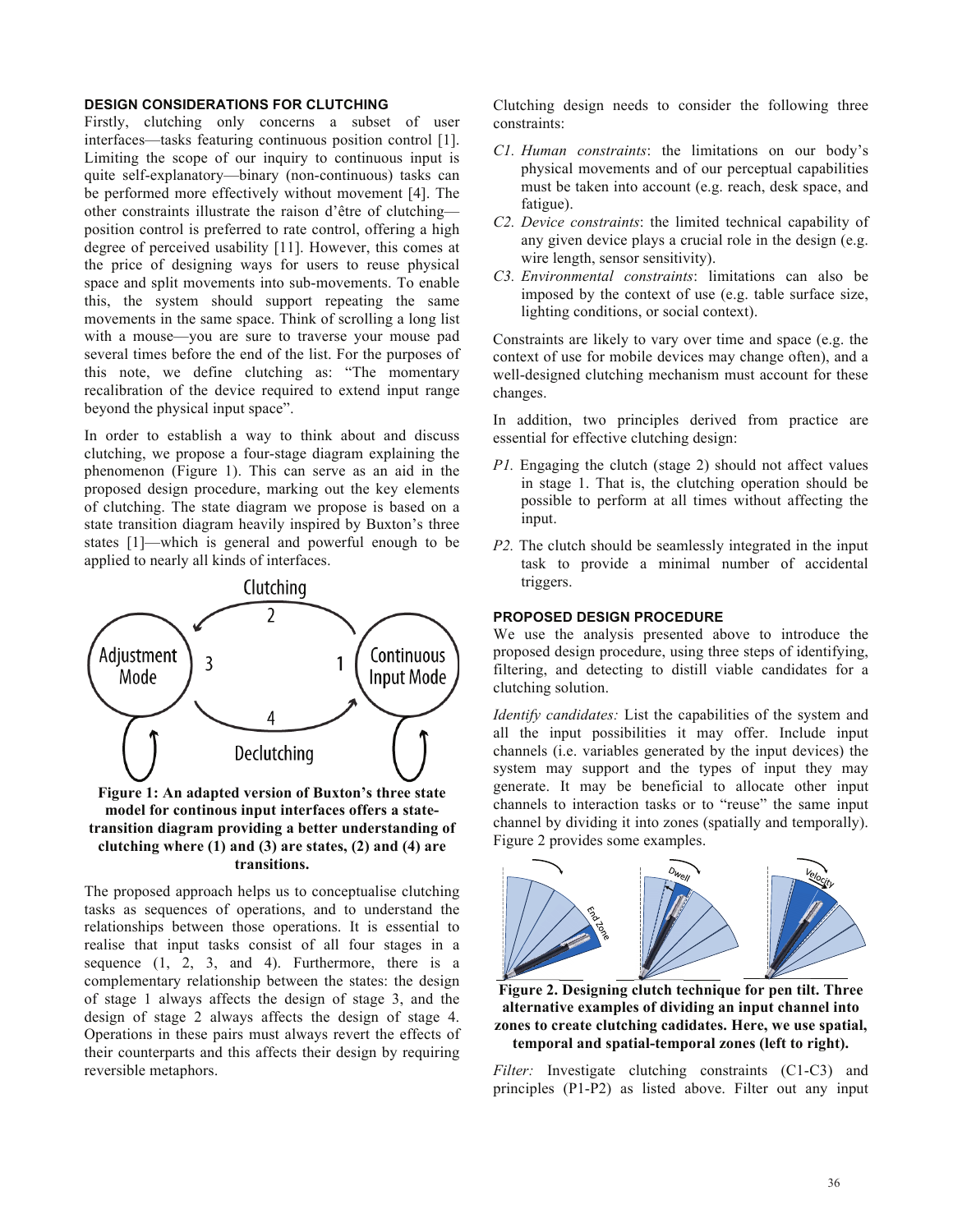channels highly dependent on either changing constraints or requiring excessive movement or cognitive capability.

*Detect conflicts (T1-T3):* Compare the list of input parameters for conflicts with the application task. Eliminate input parameters having considerable effect on steps 1 and 3. As candidates obtained by dividing channels into zones reuse input channels, they do not create an immediate conflict. We propose three approaches to detect conflicts depending on the type and complexity of the input task:

- *T1. Simple tasks*. When a task uses only a single input channel, analyze possible clutching candidates by juxtaposing the used input channel with all other available input channels. Determine if there is any conflict between the input task and the possible clutching channel and estimate the duration of the conflict. A measure of the conflict is the product of the two. Choose the possibilities with the lowest scores for experimental evaluation. Example: Consider controlling the cursor with a mouse on the XY plane. If considered alone (i.e. buttons do not perform any functions) pressing a button can be a clutch for the input task. The user may reposition the mouse when the left or right button is pressed. On the other hand, we cannot use rotating the mouse (Rz) as a clutch, as this may affect the value of Position  $(X, Y)$ —there is a conflict.
- *T2. Compound tasks.* Whenever an input task uses multiple output channels, possible candidates for clutching mechanisms must be examined for conflicts with all the input channels constituting a task. Perform the procedure described in *T1* for each of the input channels for the compound tasks. Sum conflict measures for each candidate. Experiment with a number of the lowest-scoring candidates. Example: Think of drawing using a mouse where a button press engages the virtual ink. This is a compound task consisting of the Left Button Press and Position (X, Y). We can no longer use the Left Button Press as a clutch for Position  $(X, Y)$ .
- *T3. Sequential tasks.* When a task is part of a sequence of tasks required to achieve a given outcome, one may need to take the sequence into account. Begin by performing the analysis required by *T1* and *T2*. Next, eliminate those input channel candidates directly preceding or following the sequential task. A state transition diagram may help identify the conflicting input channels. Example: Consider a mouse-based task where the user drags an icon (with Left Button Pressed) and then brings up a context menu with the Right Mouse Button. Here, Right Button Press is conflicted with Position  $(X, Y)$  and a different clutching solution must be found.

In the following case study section we will use a practical example to concretely show how one can apply the proposed procedure.

## **CASE STUDY**

We will apply the procedure to design the optimal clutching mechanism for various types of pen input on a Wacom Intuos4 PTK-440 309x208mm tablet with the Wacom Pen. The device is presented in Figure 3. Clutching may be needed for many (task and input channel) combinations, for example the scenarios of panning a map by moving the pen tip on the horizontal surface, changing the width of the drawing line using pen tilt, select a song from a list using pen pressure. To identify the ideal clutching technique for each of the above scenarios, we follow the following steps.



**Figure 3. The tablet used in the case study, presented with a set of candidate input channels.** 

In the first step we *identify* available input channels which will we will study in more detail (Figure 3). Next, we eliminate potential clutching candidates dismissed by the three constraints. Rolling (Rz\*) is eliminated by the *human constraint* (C1), as repeated rolling of the pen positions the hand awkwardly, fatiguing the user. We also notice how the tilt input channel may be split into zones as shown in Figure 2. We *filter* out the velocity zone-based clutch as it may cause fatigue (C1) and may be difficult to track (C2). To illustrate how to apply our procedure we study the input task at three levels of abstraction.

Consider pen tilting as an input channel. This action is performed in two directions, X and Z. We investigate the possibilities for a clutching mechanism for an input task consisting of tilting the pen. In *T1* we *detect* potential conflicts and their duration. Position (X, Z) is clearly conflicted with Tilting as both use movement in the X direction. Pressure  $(Z-)$  and Lifting  $(Z+)$  can easily affect the logical value of Tilting. Pressing the Barrel Button may require adjusting pen tilt (e.g. when the pen is close to the tablet surface), so these candidates are *filtered* out.

The analysis yields two possible candidates: Lifting  $(Z^+)$ and Secondary Button. Additionally, we still consider two zone-based candidates.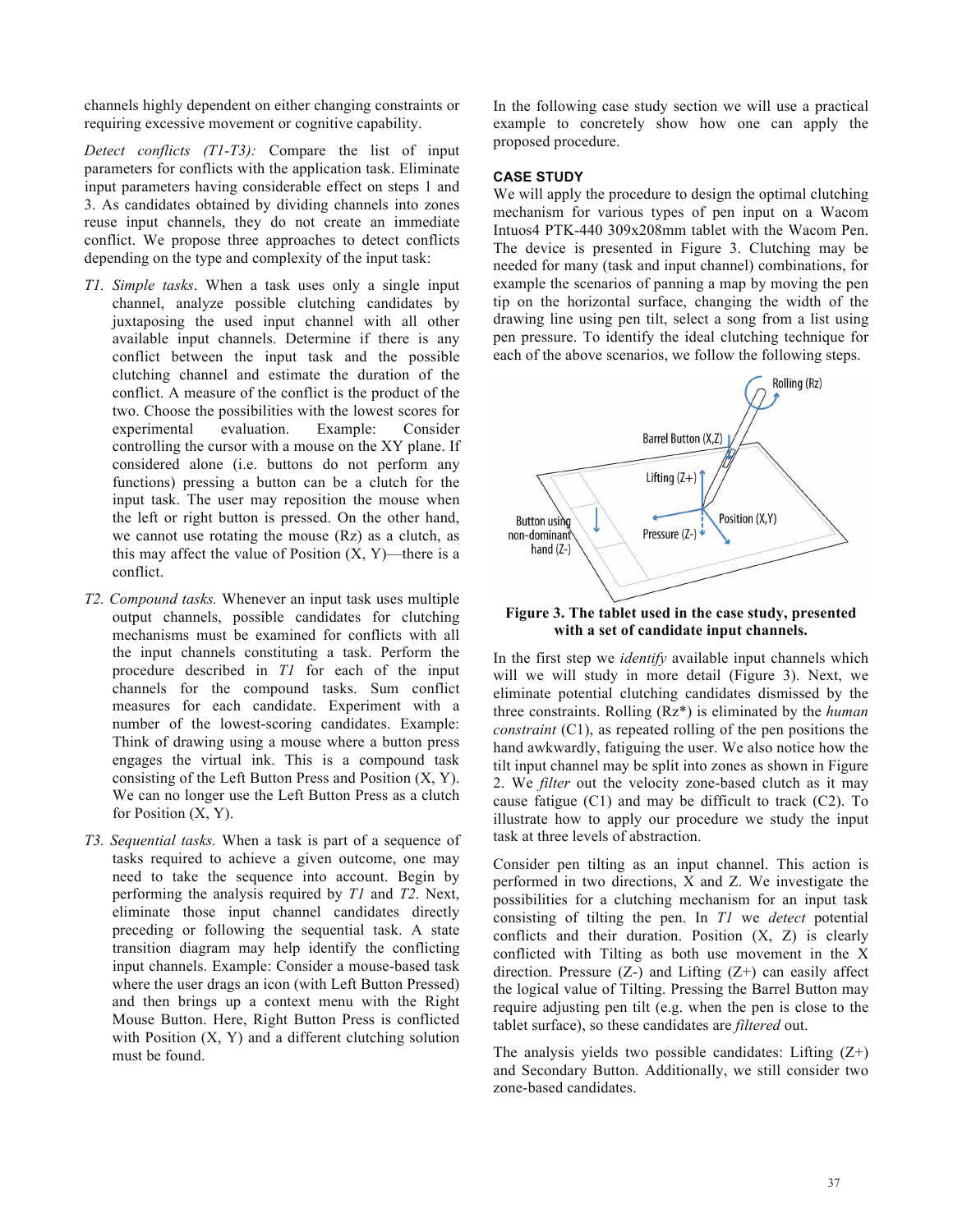To illustrate the application of *T2*, we now consider a different task—drawing a line of varying width. This input task uses two input channels: pressure  $(Z-)$  and position  $(X,$ Y). We repeat the *T1* analysis for both input channels. It is apparent that position  $(X, Y)$  cannot be a clutch for pressure (Z-), as it would conflict with the compound task despite the lack of conflict with pressure (Z-)—declutching pressure would result in drawing undesired lines. Analogously, while Lifting  $(Z+)$  is not conflicting with Position  $(X, Y)$ , it poses a conflict with pressure  $(Z<sub>-</sub>)$ . As a consequence, a button-based solution may be required.

Back to the pen tilt example. In the final step we look for input channels, which may be part of actions directly preceding or following the input tasks. We do not *filter* out any new input channels, because the previous steps have already eliminated many candidates. However, had we not previously filtered out the Barrel Button Press option, we could have done it here, because the button may be used to call up contextual menus. Consequently, in a task where the user was to call a menu after tilt control, a conflict would arise.

We have shown a method of how a list of potential clutching candidates may be narrowed. An overview of the process is presented in Table 1.

| Input channel        | Reason for filtering out / Candidate                        |
|----------------------|-------------------------------------------------------------|
| Position(X, Y)       | Conflict: Moving the pen in the X direction<br>affects tilt |
| Lifting $(Z+)$       | Conflict: Lifting the pen invalidates tilt                  |
| Pressure $(Z)$       | Conflict: Pressing the button may affect<br>tilt            |
| Barrel Button (X, Z) | Conflict: Pressing the button may affect<br>tilt            |
| Secondary button     | Candidate                                                   |
| Rolling (Rz*)        | C <sub>1</sub> —causes fatigue                              |
| Zone – End zone      | Candidate                                                   |
| $Zone-Dwell$         | Candidate                                                   |
| Zone Velocity        | $C1$ —causes fatigue                                        |

## **Table 1. Design procedure for the pen tilt case: candidate input channel (left) and the result of the design process for each candidate (right).**

The results of the design procedure are now to be used to conduct an empirical study that will provide final insights as to the suitability of each candidate. The baseline "no clutching" condition may be used to increase the validity of the study. As in most input interface studies, one should measure accuracy and speed and decide on the optimal mechanism using these parameters.

# **CONCLUSION AND FUTURE WORK**

We have introduced a design procedure and a number of considerations that help in reducing the number of possible candidates for clutching solutions. We proposed a threestep procedure (identify, filter, detect) to help distill viable candidates for a clutching solution. We presented a way to conceptualize clutching that helps the understanding of the proposed procedure based on Buxton's 3 state model. The method supports empirical studies by limiting the number of trials required to achieve insight on the proper clutching technique thereby showing how it can be applied. The procedure was applied to a design task, investigating clutching possibilities for pen tilt.

We would like to see our procedure applied to new interfaces. We believe that it may significantly reduce the resources needed in designing clutching solutions, as well as limiting trial-and-error investigations in future inquiries.

## **REFERENCES**

- 1. Buxton, W.A.S. A three-state model of graphical input. *Human-Computer Interaction 90*, (1990), 449–456.
- 2. Hinckley, K., Pausch, R., Goble, J.C., and Kassell, N.F. A survey of design issues in spatial input. *Proc. UIST '94 94p*, 2 (1994), 213–222.
- 3. Hinckley, K., Sinclair, M., Hanson, E., Szeliski, R., and Conway, M. The VideoMouse: a camera-based multi-degree-of-freedom input device. *Proc. UIST '99*, ACM Press (1999), 103–112.
- 4. Isenberg, T. and Hancock, M. Gestures vs . Postures : 'Gestural' Touch Interaction in 3D Environments. *3DCHI Workshop*, (2012).
- 5. Jacob, R.J., Leggett, J.J., Myers, B.A., and Pausch,
- R. An Agenda for Human-Computer Interaction Research: Interaction Styles and Input/Output Devices. *Behaviour and Information Technology*, (1993).
- 6. Pelling, C., Sko, T., and Gardner, H.J. Be careful how you point that thing: Wiimote aiming for large displays. *Proc. OZCHI '09*, ACM Press (2009), 397.
- 7. Reuter, P., Riviere, G., Couture, N., Mahut, S., and Espinasse, L. ArcheoTUI - Driving virtual reassemblies with tangible 3D interaction. *J. Comput. Cult. Herit. 3*, 2 (2010), 4:1–4:13.
- 8. Voelker, S., Wacharamanotham, C., and Borchers, J. An evaluation of state switching methods for indirect touch systems. *Proc. CHI '13*, ACM Press (2013), 745.
- 9. Vogel, D. and Balakrishnan, R. Distant freehand pointing and clicking on very large, high resolution displays. *Proc. UIST '05*, ACM Press (2005), 33.
- 10. Zhai, S., Milgram, P., and Buxton, W. The influence of muscle groups on performance of multiple degree-of-freedom input. *Proc. CHI 96*, (1996), 308–315.
- 11. Zhai, S. Human performance in six degree of freedom input control. (1995).